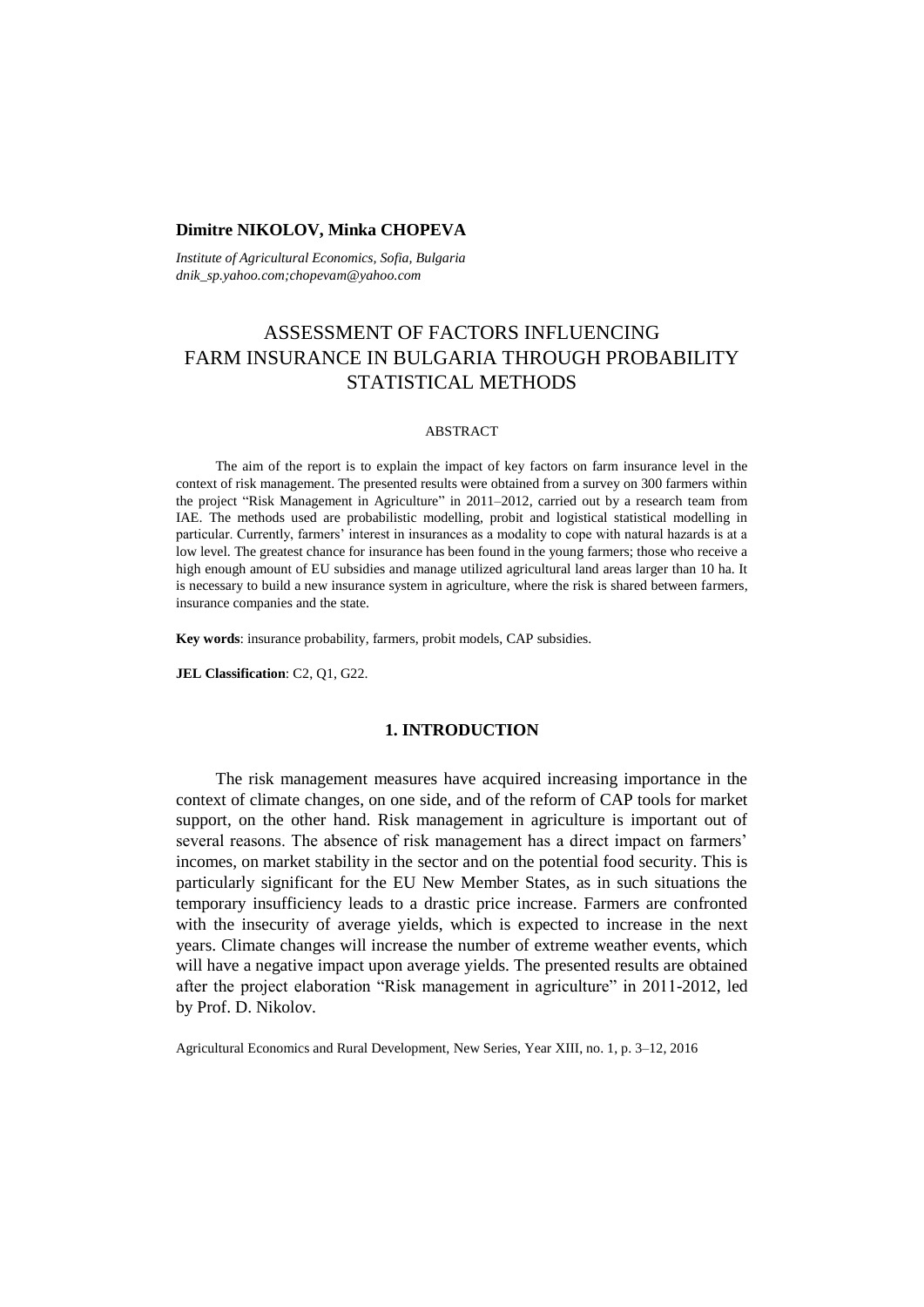## **2. STATE OF KNOWLEDGE**

The analysis of factors that impact the purchasing of agricultural insurances is a main element for the assessment of the stability and profitability of insurance programs and related public support (Goodwin, B. K. and V. H. Smith (1995). There are researches on the determining factors in insurances conducted in USA (Goodwin, B. K. (1993); Smith, V. H. and A. E. Baquet (1996a); and (1996b); Smith, V. H. and B. K. Goodwin (1996); Mishra, A. K. and B. K. Goodwin (2003a); Serra, T., Goodwin, B.G. and Featherstone, A.M. (2003); Velandia, M., R. M. Rejesus, T. O. Knight and B. J. Sherrick (2009), (Zulauf, C. and D. Orden (2012)). Among the analyses on the receptivity regarding the insurance schemes the following could be mentioned: Garrido, A. and D. Zilberman (2008); Enjolras, G. and P. Sentis (2011), Enjolras, G., F. Capitanio and F. Adinolfi (2012) etc. In the New Member States one could mention the research works by Spörri, M., L. Baráth and I. Fertö (2012), with FADN data.

In Bulgaria, under the project "Risk management in agriculture" in 2011, an assessment of the impact of main factors on the insurance strategies was made.

# **3. MATERIAL AND METHOD**

The presented results were obtained from a survey on 310 farmers on the level and factors of their insurance activity. The survey was conducted in 2011 under the project "Risk management in agriculture" by the IAE team, led by Prof. D. Nikolov. The respondents were farmers from all the regions of Bulgaria.

The probit- and log- statistical modelling methods were used. The independent variable values  $(X)$  in the constructed models were identified by the following factors: agricultural production structure, presented by the production variety indicator; amount of incomes received under CAP; farmer's age and UAA size on the farm. At the preliminary selection of the methodological tools, it turned out that for the first two factors (variety indicator and indicator for CAP incomes) the most appropriate is the probit- model, while for the other two cases (age and UAA) the logistic model is more convenient.

The dependent variable (Y) is the same in all the four cases. This is the probability for the farm to get insured against the main natural disasters: hails, storms, heavy rains, fires etc.

On the basis of probit-models, the value of the factor variable could be indicated in order to assert with some degree of probability that the resultant phenomenon will come true, in our case the probability for farmers to insure their production.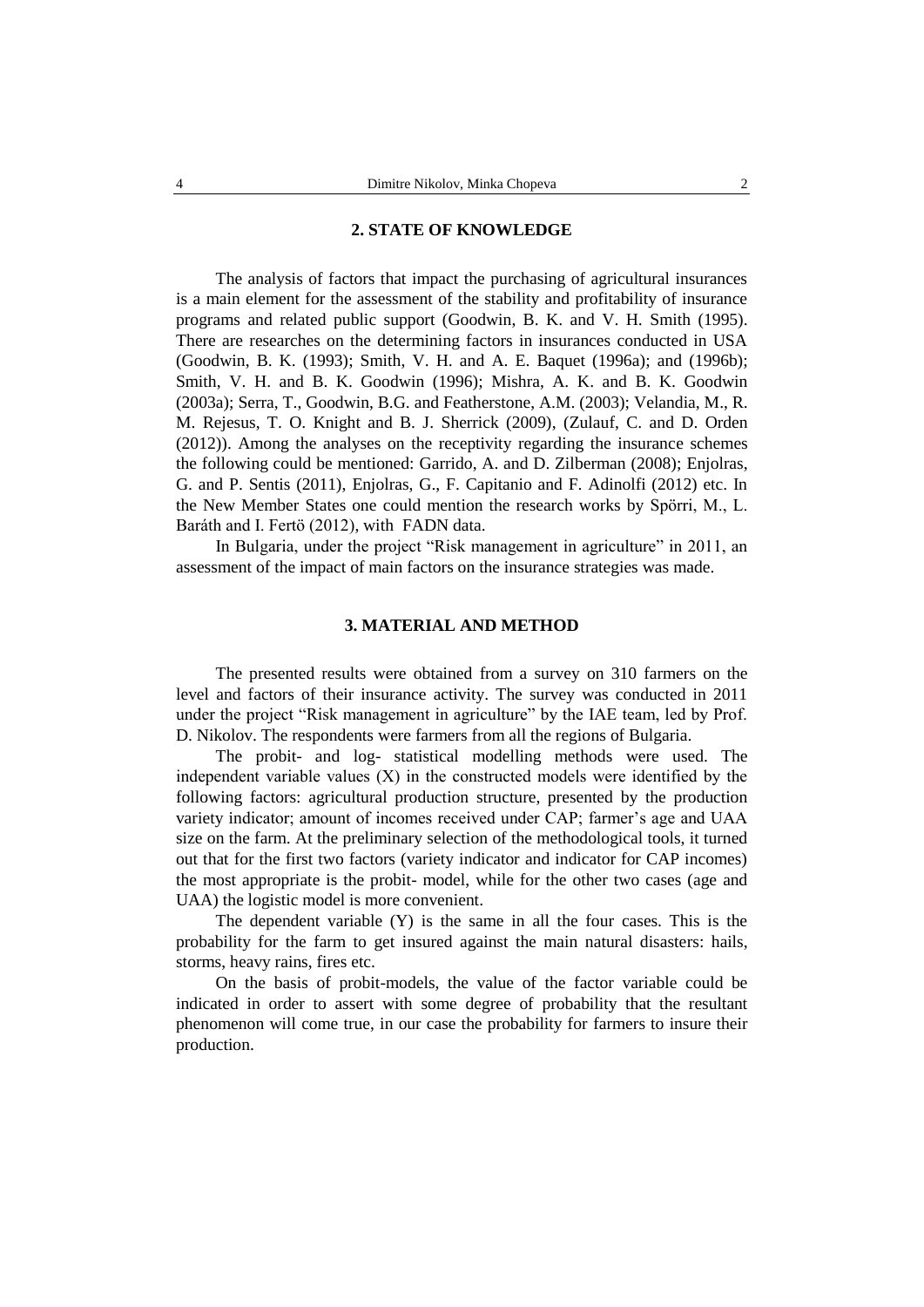#### **4. RESULTS AND DISCUSSIONS**

The results of the analysis reveal the absence of sufficiently high insurance activity of farmers. Out of total surveyed farms, about 20 % purchased some kind of insurance against natural risk in 2011. More exactly: against hail  $-23.1\%$ ; against heavy rains – 20.5%; against storm risks – 18.8%, frost – 17.0%, freezing – 18.8%, root fire – 19.6%. The low farm insurance level is mainly due to the insufficient efficiency of the insurance activity, which could not guarantee the complete damage recovery. The ratio of the damaged part of the farm to the share of received indemnities gives reason for such an affirmation (Fig. 1).



*Source:* Own calculations

Figure 1. Size of the affected part and level of compensation for hails, storms and heavy rains per farm, average value in 2007–2011.

It is obvious that for the three kinds of natural disasters the level of received compensations is several times lower than the volume of suffered damages.

From the following two figures (Fig. 2 and 3), one could notice the presence of almost linear correlation between the insurance and the production diversity, on one side, and the received CAP incomes, on the other side.



*Source:* Own calculations

Figure 2. Correlation between the insurance probability and the diversification level.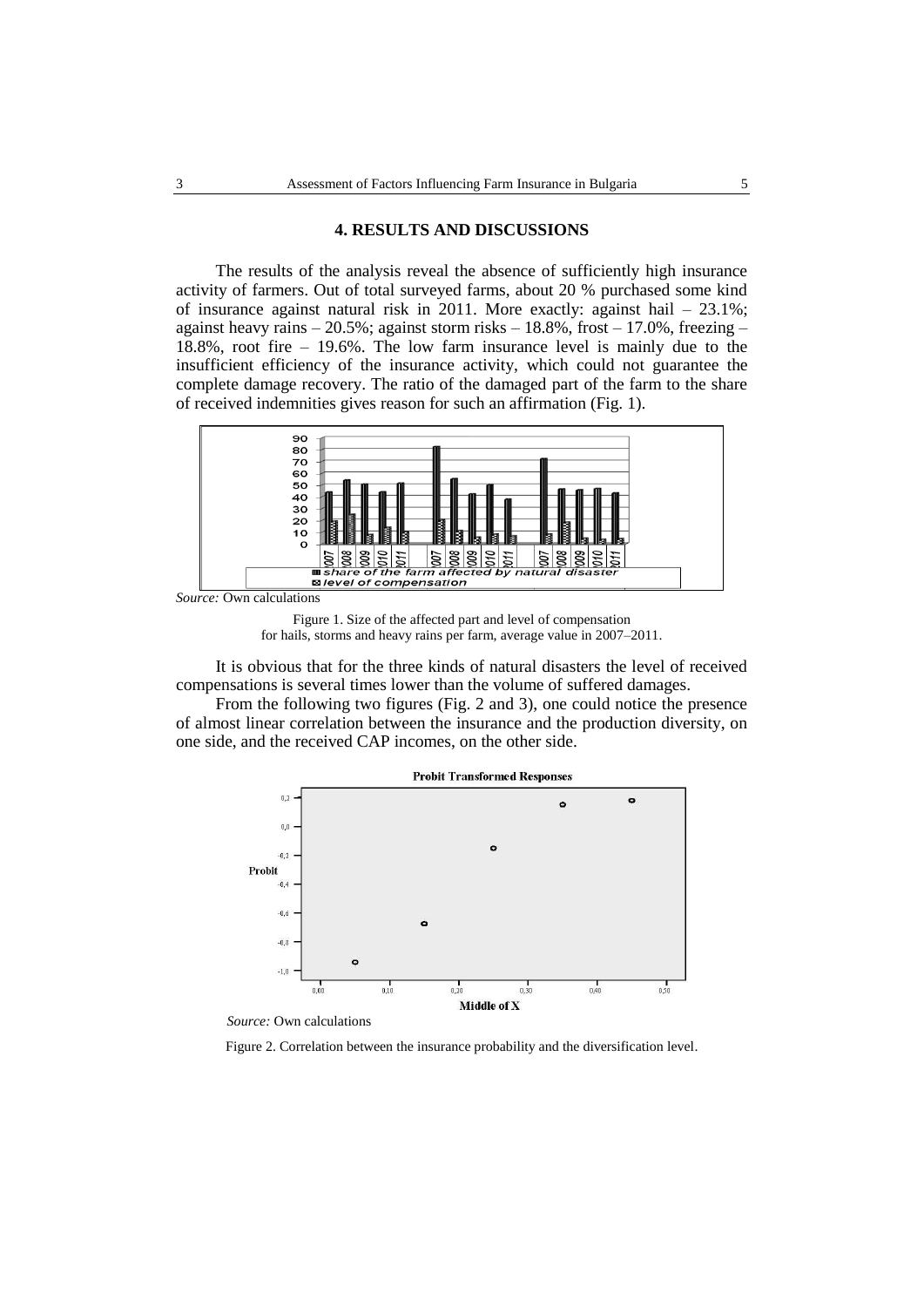

*Source*: Own calculations

Figure 3. Correlation between the insurance probability and CAP incomes.

The correlation between insurance and production diversification, firstly, and between insurance and amount of received CAP subsidies, secondly, could be seen in Table 1.

```
Table 1
```
Values of correlation coefficients between the dependent variable "insurance" and the factors "diversification indicator" and "received CAP subsidies"

|                  |                | <b>Diversification index</b>  |  |
|------------------|----------------|-------------------------------|--|
|                  | <b>Pierson</b> | <b>Spearman</b>               |  |
| <b>Insurance</b> | 0.326          | 0.304                         |  |
|                  |                | <b>Received CAP subsidies</b> |  |
|                  | <b>Pierson</b> | <b>Spearman</b>               |  |
| <b>Insurance</b> | 0.440          | 0.330                         |  |
| 1.1<br>$\sim$    |                |                               |  |

*Source*: Own calculations

The strength of requested correlations is moderate, according to Pierson and Spearman coefficients. The impact of subsidies on the farm insurance probabilility is stronger, compared to the level of production diversity of the economic unit

The assessments of the following two Probit-models were obtained after the execution of the necessary iterative procedures:

 $\triangleright$  The first model is called Probit model – A. It expresses the relation between the insurance probability and production diversification.

1) Y = {probit  $(\pi)$ } =  $\Phi$  {-1.10958 + 3.45202 X}

The Chi Square values and the comparison between the probability of empiric characteristics and the level of significance ( $\alpha = 0.05$ ) show that the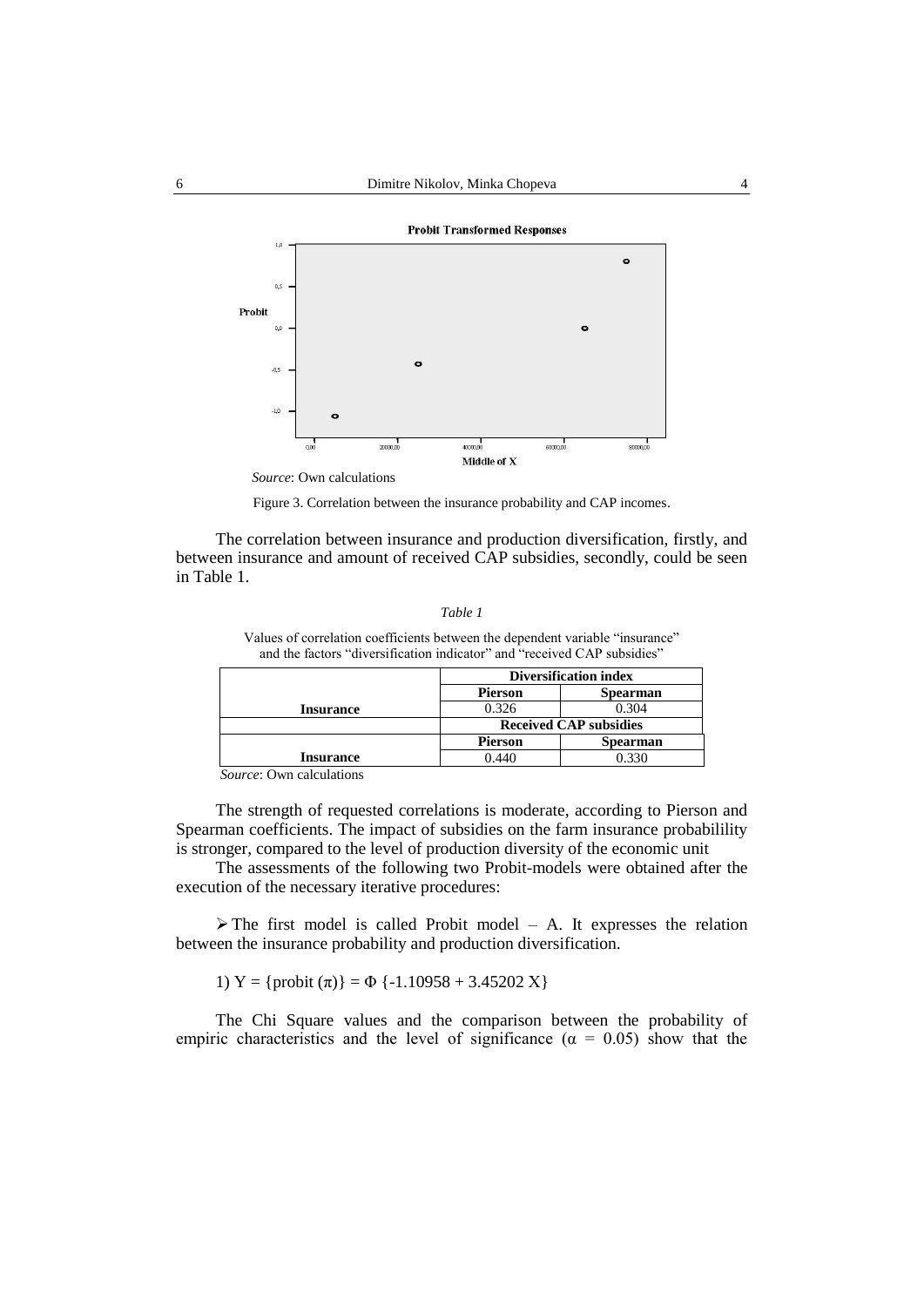assessed model is adequate. The observed values and those estimated by the Probit model can be seen in Table 2.

| `able |
|-------|
|-------|

| Mean value of intervals<br>of the variable $X -$<br>diversification index | <b>Observed number</b><br>of insured persons of insured persons | <b>Expected number</b> | Absolute difference between<br>the observed and expected<br>number of insured persons |
|---------------------------------------------------------------------------|-----------------------------------------------------------------|------------------------|---------------------------------------------------------------------------------------|
| 0.05                                                                      | 26                                                              | 26.158                 | $-0.158$                                                                              |
| 0.15                                                                      |                                                                 | 5.54                   | $-0.54$                                                                               |
| 0.25                                                                      |                                                                 | 10.065                 | 0.935                                                                                 |
| 0.35                                                                      |                                                                 | 13.482                 | 0.518                                                                                 |
| 0.45                                                                      |                                                                 |                        | $-0.7$                                                                                |

Comparative results of real and received values from Probit model – A values of dependent variable Y

*Source*: Own calculations

As it can be seen, the absolute difference between the observed values and the extrapolated values of the number of insured persons is sufficiently low. Unlike the common regression analysis, the probit modelling could not give a meaningful interpretation of obtained regression coefficients, due to the complex character of the function Φ. In the statistical theory methods have been elaborated allowing the further use of the constructed model for a response to the following question: What should be the value of the independent variable (in this case – the diversification index level) to claim that at a certain level of probability the resultant phenomenon will come true, in our case that the farm will be insured? More frequently, the socalled average efficient level is assessed, for which the dependent variable fulfillment probability is  $0.5$ , i.e. the level of factor variable  $(X)$  for which the occurrence of the dependent variable (Y) will have the probability of 50%. The analysis of results for the farm diversification index shows that only 1.3 % of them meet this condition. Except for the average effective level (50%), the necessary diversification index levels have been evaluated on the basis of other values of the insurance probability. For instance, for the farms with diversification index value higher than 0.32 (whose relative share is 3.5%), the probability to be insured is higher than 50%. It is obvious that from the point of view of the farm production diversification factor, the insurance probability is under 50% on most farms.

 $\triangleright$  The second probit model – B describes the dependence of the insurance probability on the volume of CAP subsidies. Its specific parameters define the following model type:

2) Y = {probit  $(\pi)$ } =  $\Phi$  {-1.10484 + 0.00003 X}

In this case, too, the model adequacy could be verified by comparing the values of the theoretical and empirical characteristics of  $\chi^2$  test, as well as the probability of the empirical characteristics P (0.208>0.05 =  $\alpha$ ). This comparison proves that the obtained model can be considered as adequate. Analogically, as in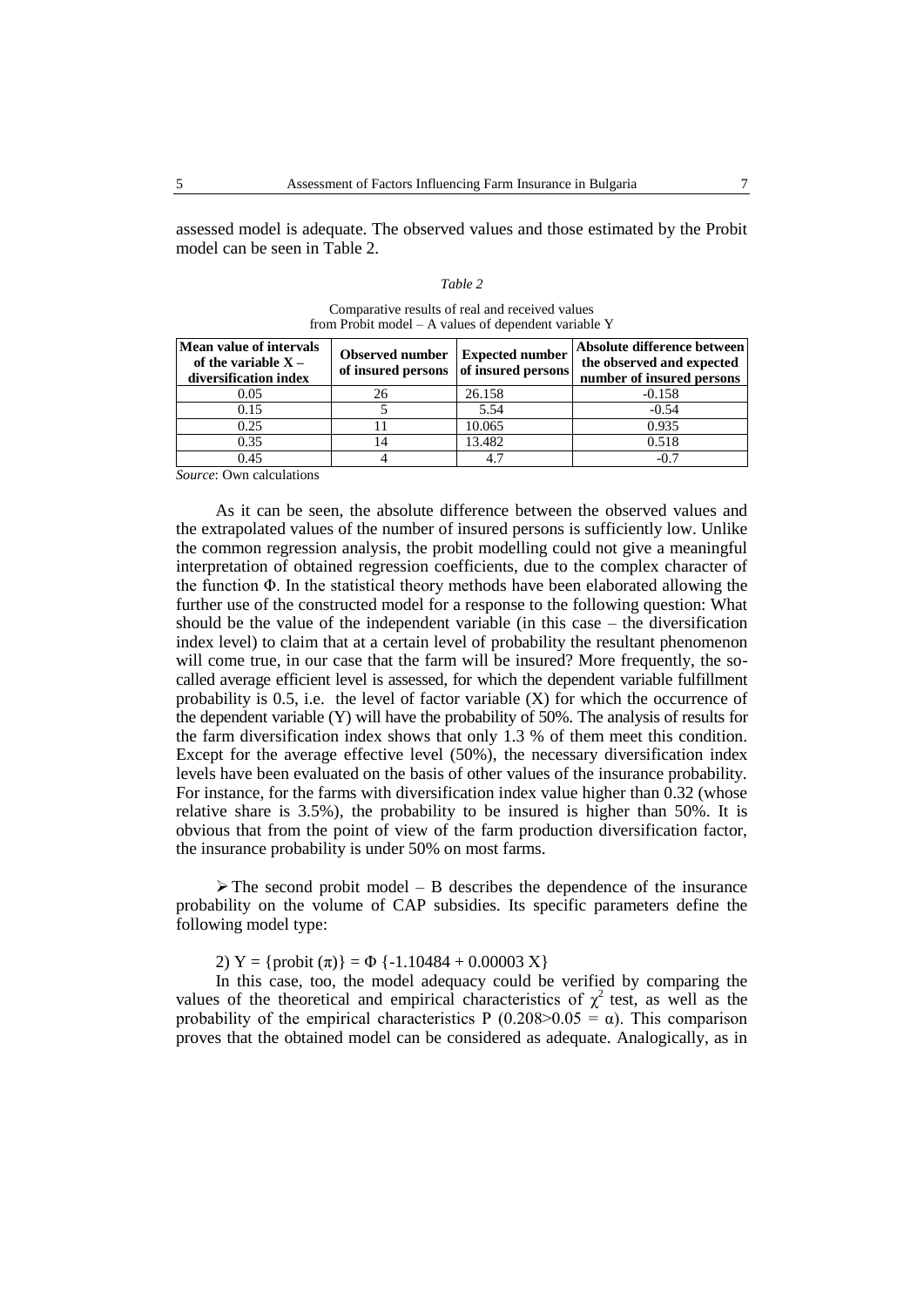the first probit model, in this case also the absolute difference between the empirical values and those evaluated in the model of the dependent variable Y is under 1 (Table 3).

#### *Table 3*

| Mean value of intervals Observed number<br>of the variable $X -$<br><b>CAP</b> subsidies (BGN) | of insured persons | <b>Expected number</b><br>of insured persons | Absolute difference between<br>the observed and expected<br>number of insured persons |
|------------------------------------------------------------------------------------------------|--------------------|----------------------------------------------|---------------------------------------------------------------------------------------|
| 5000                                                                                           | 34                 | 33.94                                        | 0.06                                                                                  |
| 15000                                                                                          |                    | 1.957                                        | $-0.957$                                                                              |
| 25000                                                                                          | 2                  | 1.219                                        | 0.781                                                                                 |
| 35000                                                                                          | ∍                  | 1.088                                        | 0.912                                                                                 |
| 45000                                                                                          | 0                  | 0.676                                        | $-0.676$                                                                              |
| 55000                                                                                          | C                  | 1.579                                        | 0.421                                                                                 |
| 65000                                                                                          |                    | 1.75                                         | $-0.75$                                                                               |
| 75000                                                                                          | 18                 | 17.727                                       | 0.273                                                                                 |

Comparative results of real values and of those obtained from Probit model – B values of dependent variable Y

*Source*: Own calculations

The obtained results on the average efficient level of subsidies at 50 % farm insurance probability against natural disasters amount to 31830 BGN. In other words, there is a 50% probability for the farm to have this insurance, on the condition it has received CAP subsidies amounting to 31830 BGN. With the increase of probability percentage, the necessary amount of funds, which should be received under CAP, also increases. In order to guarantee farm insurance with 99% probability, 98850 BGN as CAP subsidies are necessary. This is the maximal value, adopted by the factor variable Х. For most farms (76.5%), the insurance probability is determined to be under 25% (Fig. 4).



*Source*: Own calculations

Figure 4. Structure of farms according to the insurance probability estimates by Probit model – B probability of insurance (%).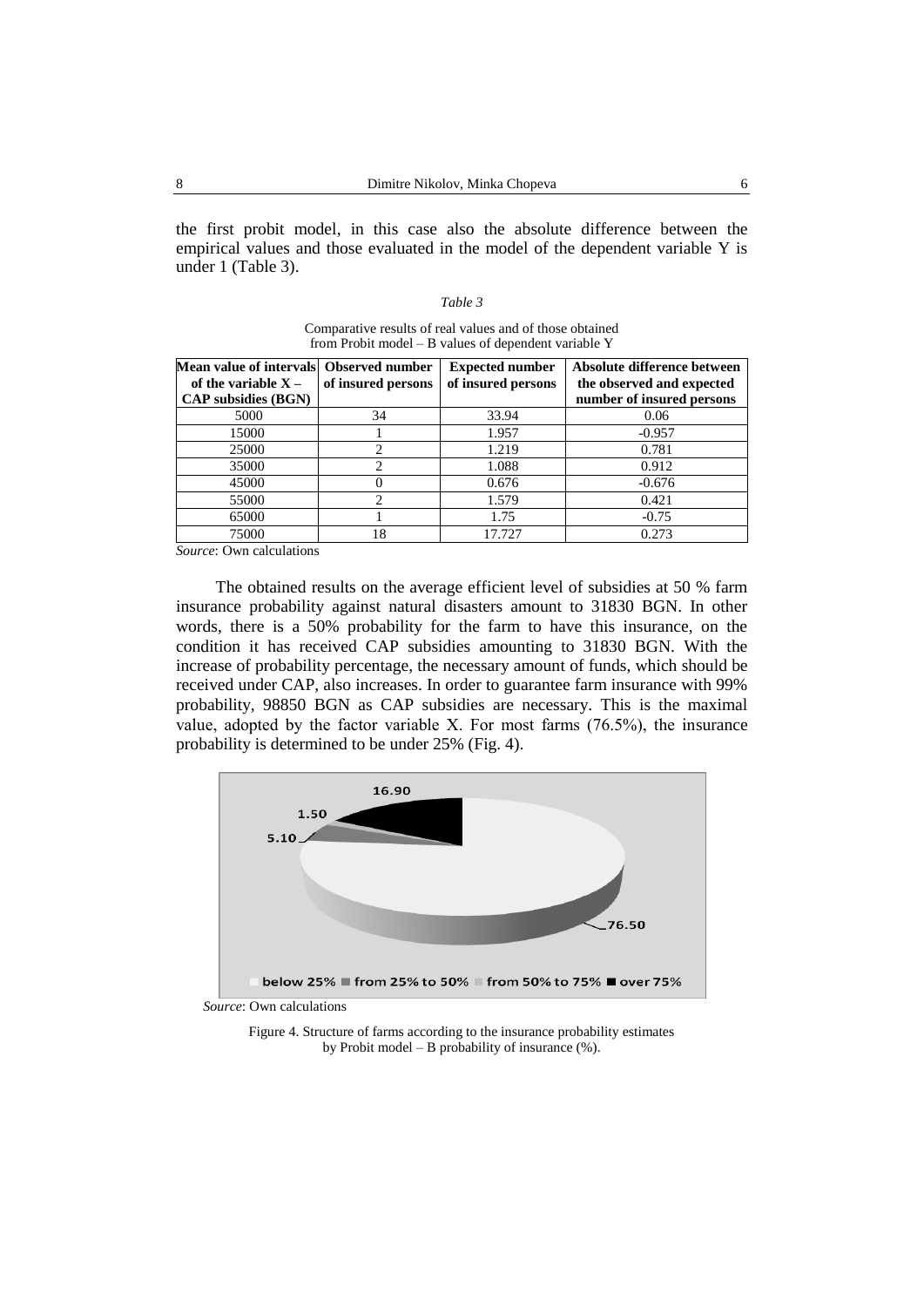It is not difficult to see on the figure above that the relative share of farms with insurance probability higher or equal to 50% is less than 20% (18.4%). Therefore, out of 10 farms that received direct subsidies, approximately two farms are expected to be insured with a probability degree of 50 % or more.

In the analysis of the impact of factors "age" and "UAA size" on the insurance probability, the classical logistic modeling methods were applied because of the opportunity for quantitative assessment of these two factors. The following model has been developed as a result of describing the relation of the variable dependent on age:

 $\triangleright$  3) Y = ln( $\pi/\pi$ -1) = exp(-0,026)\* X/ (1+ exp(-0,026)\* X)),

where  $\pi = P_r$  { Y= 1 }, i.e.  $\pi$  presents the farm probability to be insured against natural disasters being equal to 1.

As the evaluated probability of the empiric characteristic Sig. (equal to zero) is lower than the significance level  $\alpha = 0.05$ , the model is adequate from the statistical point of view. The determination coefficient ( $R<sup>2</sup> = 0.298$ ) shows that about 30% of the insurance probability depends on the farmer's age. According to the interpretation of the dependent Х values from the model, it could be concluded that with the increase of farmer's age by 1 year, the farm insurance probability decreases by 2.6% on the average. This result is a proof that the younger age groups are more interested in farm insurance, better understand its importance as a significant tool to fight against the natural disasters effects. Traditionally, in Bulgaria there is a passive attitude to the insurance activity in general, mainly in the case of farm production insurance, which is more specific to the elderly population in the countryside. Obviously, the old farmers have a more conservative attitude as regards the use of the insurance system opportunities in the management of different natural risks, which can result from their insufficient information on the conditions of different insurance companies and the concrete actions that should be undertaken in order to get insured. The lack of sufficient confidence in the insurance effectiveness due to the delayed or partial compensation for the damages on the insured production is another reason for the unwillingness to get insured.

There is an important diffusion of insured farms, according to the area size (Variance  $= 3196.97$ ), which can be seen in Fig. 5.

In the analysis of the relation between insurance and UAA, the farms were divided into two groups:

– with agricultural land into ownership up to 40 ha and

– with agricultural land over 100 ha.

The exclusion of farms with land areas from 40 to 100 ha in the probability models is determined by the small number from this group in the sample (barely 3.6%).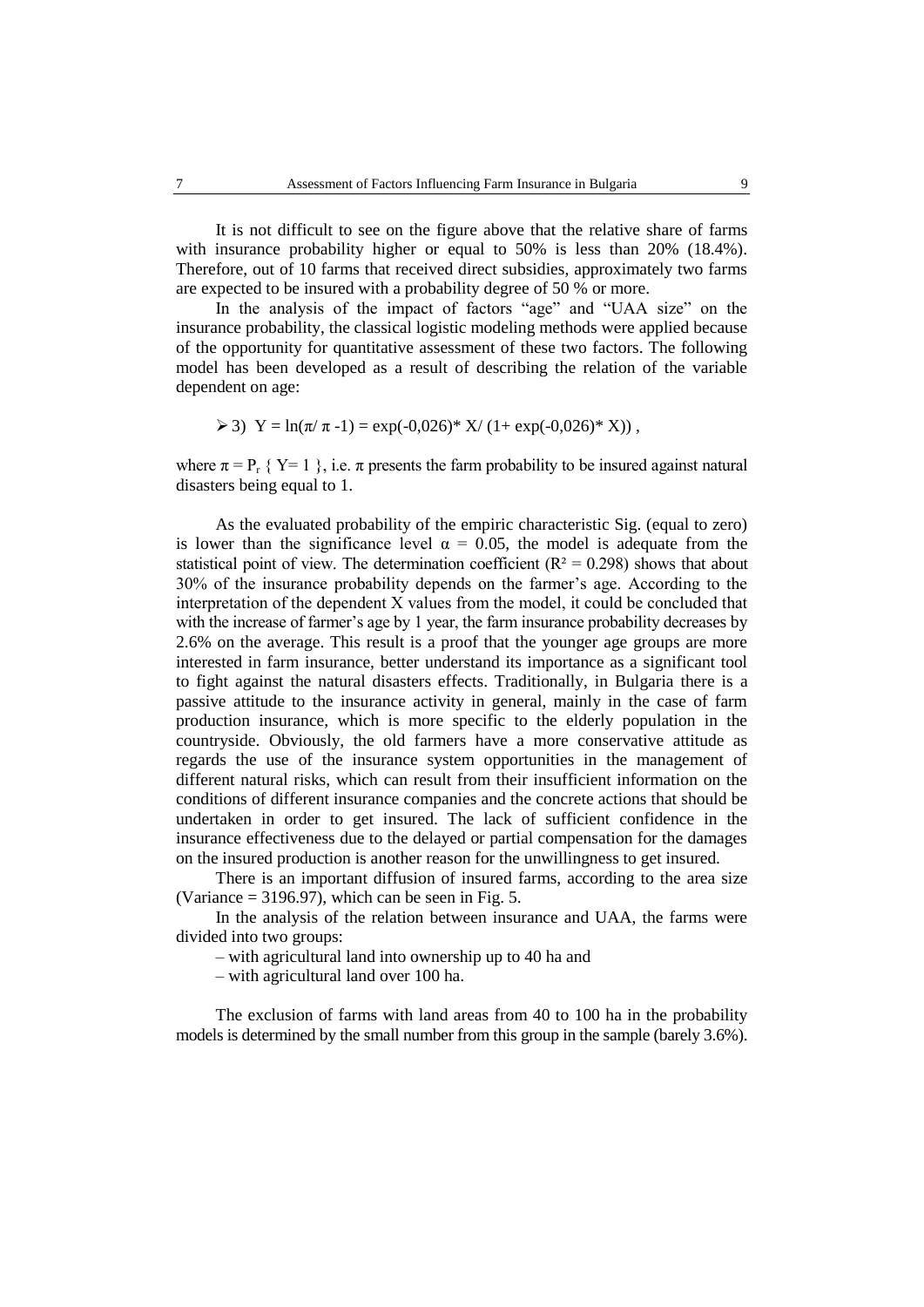The resulting logistic model for the first group of farms is the following:

 $\geq 4$ ) Y = ln( $\pi/\pi$ -1) = exp(-2.2631 + 0.0844 \* X)/ (1+ exp(-2.2631 + 0.0844 \* X))



*Source:* Own calculations

Figure 5. Share of insured farms according to UAA size (%).

In this model the lower limit of the independent X variable values is 0 and the upper limit is 40 ha. The model check verification by comparing the Sig. and  $\alpha$ values proves its statistical adequacy. The significance of the coefficient related to variable N means that for the land area increase by 1 ha up to the maximal value of 40 ha, an average increase of the insurance probability by 8.8% will follow. Obviously, the highest value of the insurance level in this group is 40 ha of agricultural land and the share is 57.1%. The linear relation and the proportional increase of the insurance level with the increase of area in this group can be seen in Figure 4. Nevertheless, the average insurance level of farmers with agricultural land under 40 ha is unsatisfactory – it barely reaches 17 %. A generalization could be made, namely that definitely the farms from this group increasingly consider that the insurance is important as a form to avoid the damages caused by natural disasters

 $\triangleright$  In the group of other farms, with over 100 ha, the insurance dependence on the UAA size is described by the following logistic model:

5)  $Y = ln(\pi/\pi - 1) = exp(0.001)^* X/(1+ exp(0.001^* X))$ 

The model adequacy is present (Sig. =  $0.025 < \alpha = 0.05$ ) and consequently the obtained results are sufficiently effective from the statistical point of view and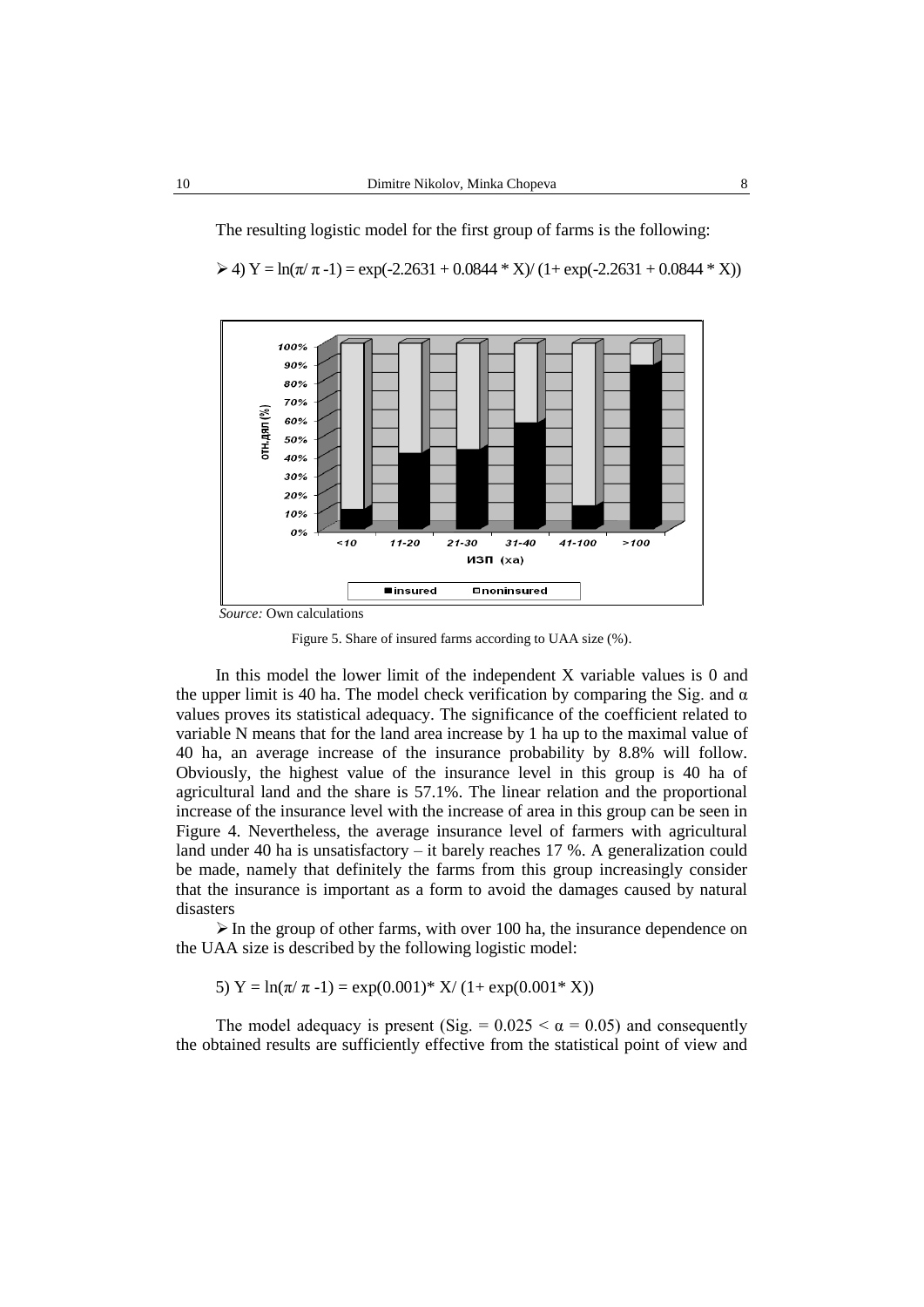could be analyzed by a higher degree of probability. At a first glance, the coefficient obtained in this model proves something interesting. With the increase of the land area by 1 ha, the probability for the farmer to get his production insured against natural disasters causing great damages has augmented only by 1%. Practically, the insurance level is almost not at all influenced by the further increase of the agricultural area. The reason is that the insurance level among large farmers is high enough and reaches nearly 90 % (88.2%), i.e. almost all farmers from this group (90 out of 100) have insured their agricultural production against possible natural disasters. The acknowledgement of the role and significance of insurance as an important instrument of natural risks management by the large farmers is completely explicable, considering the large scale production and the expected large production volume respectively.

From the analysis of the insurance activity level and of the relation between insurance and some main factors, the following generalizations could be made:

The impact of each examined factor (production diversity level, amount of CAP subsidies, farmers' age and UAA size) on the insurance probability against natural disasters is moderate or weak.

There is a non-significant difference in the intensity of relation between insurance and diversification level, on one side, and the received subsidies and insurance, on the other side.

The diversification index threshold necessary to guarantee at least 50 % of the insurance level is relatively high, having in view the low farm production diversity level. For almost one fifth of farms, which have used CAP subsidies, we could state that they got their agricultural production insured, with a probability of 50 % or more than 50%.

The age indicator has a moderate impact on the formation of positive attitude as regards farm insurance. Young farmers, by comparison with the older age groups, are more interested and have more intense activity with regard to the insurance opportunities, as one of the most popular tools to fight against the negative effects of natural disasters.

The dependence of the insurance level on the agricultural land area size for the farms with less than 40 ha is quite significant. With its increase up to 40 ha, the insurance probability gradually increases and exceeds 50 %.

The highest insurance level has been noticed for the farms with land areas larger than 100 ha. As the largest part of these farms have their production insured, practically the opportunities for the supplementary insurance of the new farms from this group are minimal.

## **5. CONCLUSIONS**

The interest of farmers in insurance as a tool for coping with natural risks is still low. The obtained results and the conclusions drawn could be in favour of the insurance agencies for attracting new clients and in general, for increasing the insurance